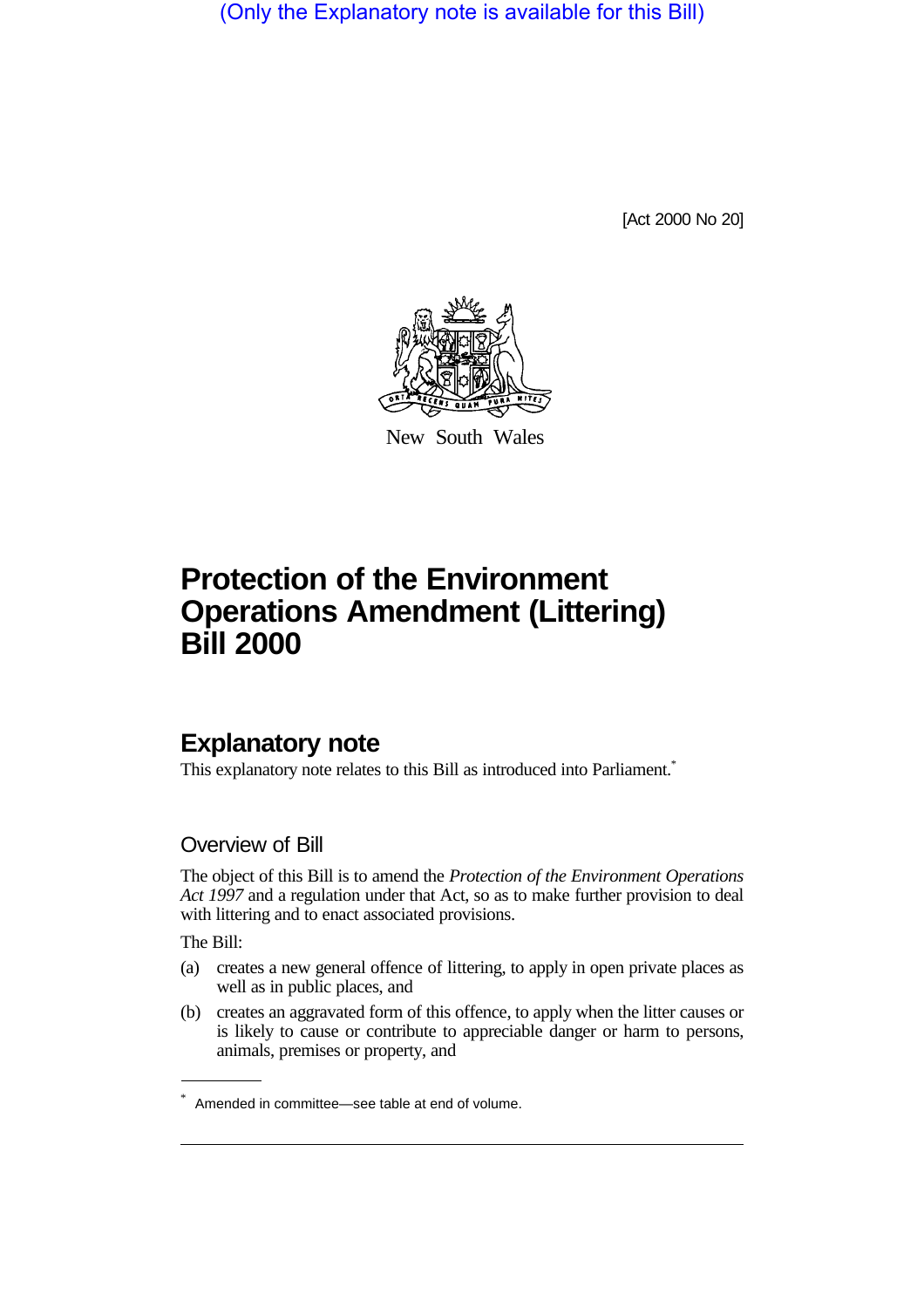Protection of the Environment Operations Amendment (Littering) Bill 2000 [Act 2000 No 20]

Explanatory note

- (c) makes it an offence to deposit advertising material in any public or private place, except in a letter box or newspaper receptacle or under the door of any premises, and
- (d) makes it an offence to deposit advertising material in or on any vehicle in or on any place, and
- (e) makes it an offence to cause, ask, require or induce a person to do anything that would be an offence described in paragraph (c) or (d), and
- (f) designates a number of offences as penalty notice offences involving littering, and
- (g) enacts other provisions of a minor, consequential or ancillary nature.

### Outline of provisions

**Clause 1** sets out the name (also called the short title) of the proposed Act.

**Clause 2** provides for the commencement of the proposed Act on a day or days to be appointed by proclamation.

**Clause 3** is a formal provision giving effect to the amendments to the *Protection of the Environment Operations Act 1997* set out in Schedule 1.

**Clause 4 (1)** is a formal provision giving effect to the amendments to the *Protection of the Environment Operations (Penalty Notices) Regulation 1999* set out in Schedule 2. **Clause 4 (2)** makes it clear that the provisions of the *Interpretation Act 1987* relating to gazettal, commencement, notification and disallowance of statutory rules do not apply to these amendments.

#### **Insertion of new Part and definitions relating to littering—Schedule 1 [3], [5] and [6]**

A new Part 5.6A is proposed to be inserted into the Act, containing provisions relating to littering. Schedule 1 [5] inserts the new Part heading for this purpose, and Schedule 1 [3] makes a consequential amendment to the heading to the existing Part dealing with land pollution, so that it is limited to the transporting of waste and the use of land as a waste facility.

Schedule 1 [6] inserts a new section 144A, which contains definitions relating to expressions used in the new Part 5.6A relating to littering. The definition of *litter* is considerably expanded. The expression *open private place* is defined to mean in effect any private place, except a private place within a building. The expression *custodian* is defined as the owner of a place or vehicle or the person who has the care, control or management of a place or vehicle. The expression *depositing* is the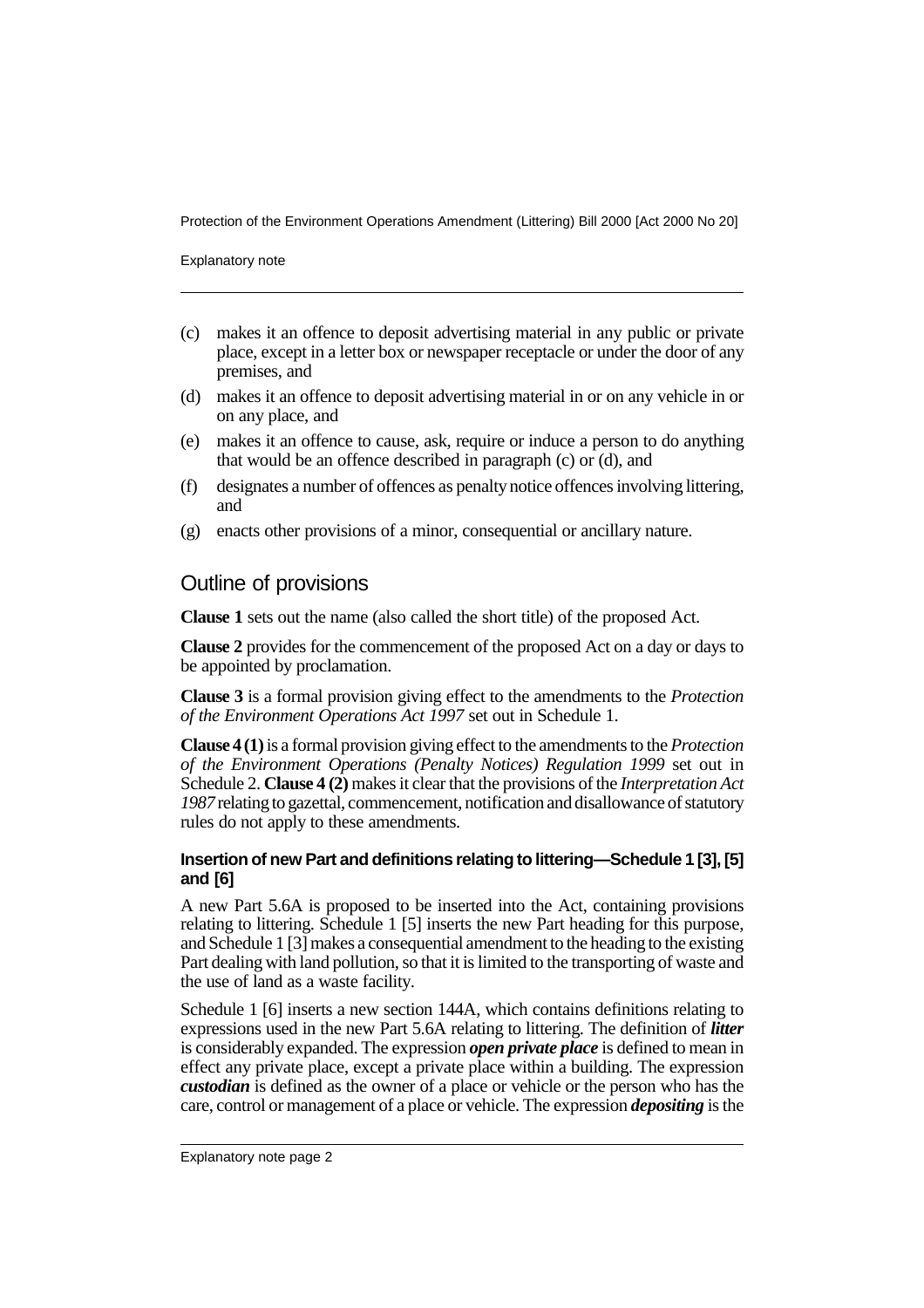Protection of the Environment Operations Amendment (Littering) Bill 2000 [Act 2000 No 20]

Explanatory note

same in substance as the existing definition in section 145. Other defined expressions are *advertising material* (used in proposed sections 146A and 146B) and *vehicle* (used in various provisions in the new Part).

#### **Littering and aggravated littering—Schedule 1 [7] and [8]**

Section 145 is proposed to be replaced by a new section that makes it an offence to deposit litter in a public place or in an open private place. The present section applies to public places only. The maximum penalty for the offence will be 10 penalty units (currently \$1100). A number of exceptions are specified in the proposed section, and the provision is made for regulations to limit the places covered by the offence or to exclude activities from the offence.

Proposed section 145A provides that if a person commits the offence of littering in "circumstances of aggravation", the person is guilty of the offence of aggravated littering. Circumstances of aggravation are circumstances in which the litter caused or contributed to appreciable danger or harm to any persons, animals, premises or property or was likely to do so. The maximum penalty for the offence will be 50 penalty units when committed by a corporation (currently \$5500) or 30 penalty units when committed by an individual (currently \$3300).

Schedule 1 [8] makes a consequential amendment.

#### **Offences relating to advertising material—Schedule 1 [9]**

Proposed sections 146A–146C create a series of offences relating to advertising material.

Proposed section 146A makes it an offence to deposit any advertising material in any public or private place, other than in a letter box or newspaper receptacle or under the door of any premises. A number of exceptions are provided. The maximum penalty for the offence will be 5 penalty units (currently \$550).

Proposed section 146B makes it an offence to deposit any advertising material in or on any vehicle wherever situated. A number of exceptions are provided. The maximum penalty for the offence will be 5 penalty units (currently \$550).

Proposed section 146C makes it an offence to cause, ask, require or induce a person to do anything that contravenes proposed section 146A or 146B. The maximum penalty for the offence will be 20 penalty units when committed by a corporation (currently \$2200) or 5 penalty units when committed by an individual (currently \$550).